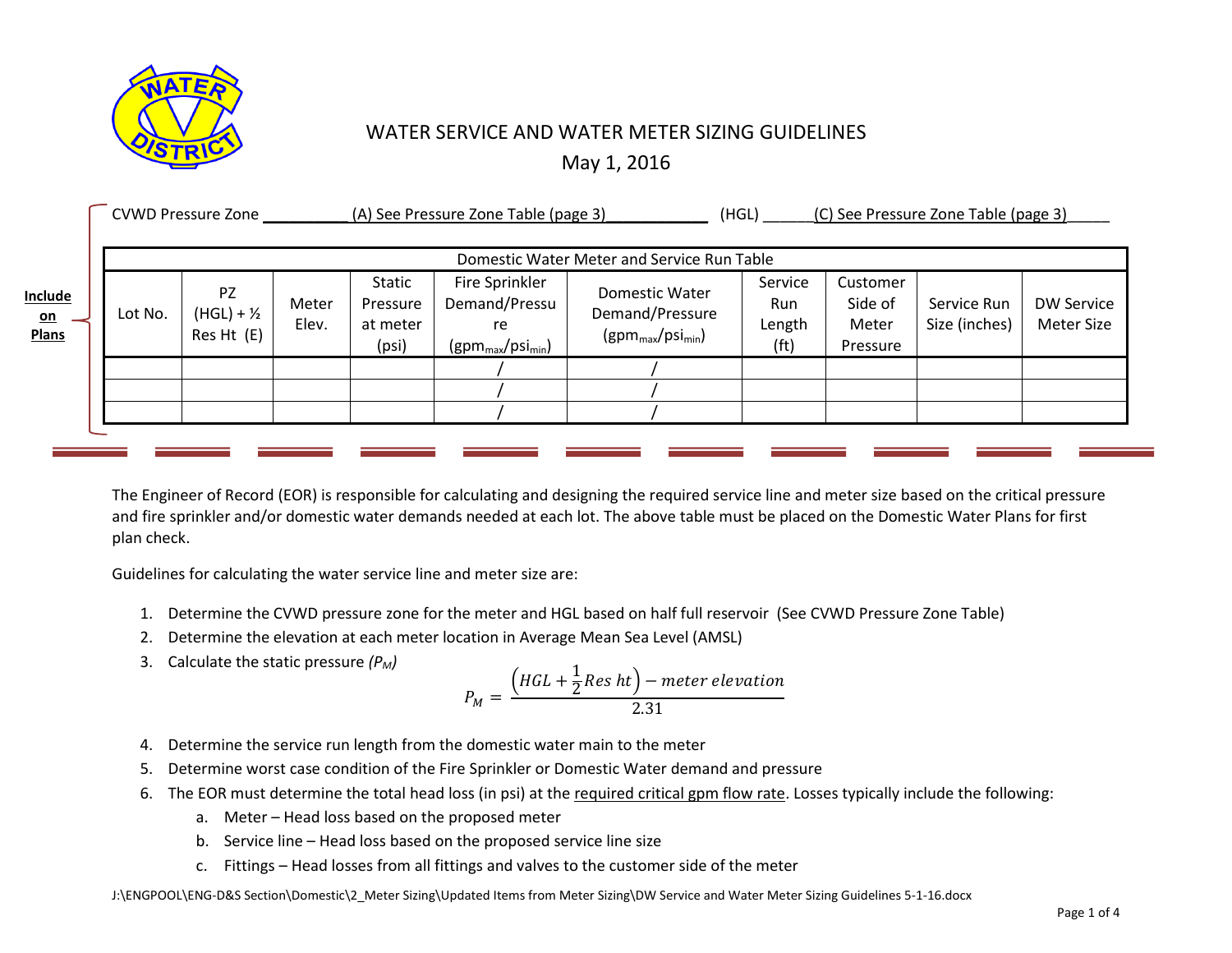- d. Head losses from backflow devices or other appurtenances
- 7. Subtract all head losses from the static pressure to determine the available pressure on the customer's side of the meter. If the available pressure or flow on the customer's side of the meter is less than the worst case required pressure and/or flow, repeat the calculations using the next larger meter/service line combination size. Repeat process until the required pressure and flow criteria is satisfied.
- 8. Also refer to the California Residential Code, Title 24, Part 2.5, R313 and NFPA 13D, for additional information regarding the sizing of service lines.

## **Additional Information**

Typical service/meter combinations are as follows, although other combinations may be approved subject to CVWD's discretion. However, meter sizes cannot exceed the service line size.

| 1" service   | 3/4" meter |
|--------------|------------|
| 1.5" service | 1" meter   |
| 2" service   | 1.5" meter |
| 2" service   | 2" meter   |

Type K Copper information:

| Size  | $\mathsf{C}_{HW}$ | I.D.  |
|-------|-------------------|-------|
| 5/8"  | 130               | 0.652 |
| 3/4"  | 130               | 0.745 |
| 1"    | 130               | 0.995 |
| 11/2" | 130               | 1.481 |
| יי כ  | 130               | 1.959 |

Typical fittings that are included in the head loss calculations include corporation stops, angle meter stops, ball valves, and check valves. See the manufacturer's data sheets for head loss factors. Refer to CVWD's "Approved List of Materials" for approved products. This information may be found at our website at<http://www.cvwd.org/208/Development-Design-Manual> .

CVWD currently uses the following meters. See the manufacturer's head loss curve tables to determine the head loss through the meter at the required flow rate:

- Master Meter 3/4" Multi-Jet Meters (max. 30 gpm)
- Master Meter 1" Multi-Jet Meters (max. 50 gpm)
- Master Meter  $-11/2$ " Multi-Jet Meters (max. 100 gpm)
- Master Meter 2" Multi-Jet Meters (max. 160 gpm)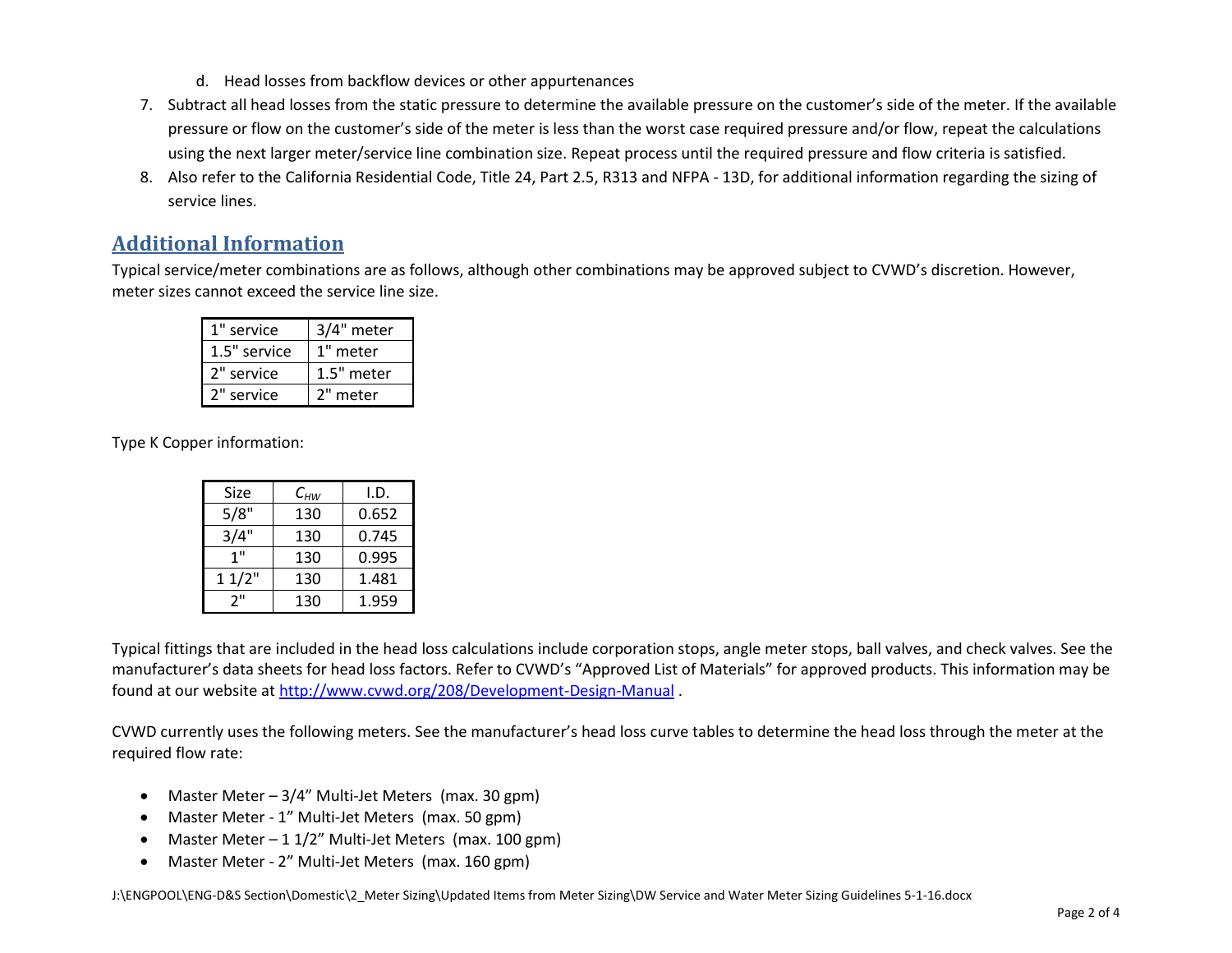| <b>CVWD Pressure Zone Table</b> |             |        |                   |          |  |  |
|---------------------------------|-------------|--------|-------------------|----------|--|--|
| (A)                             | (B)         | (C)    | (D)               | (E)      |  |  |
| Pressure Zone                   | Res No.     | Elev.  | Ht                | Elev +   |  |  |
|                                 |             | (HGL)  | (f <sup>t</sup> ) | $1/2$ ht |  |  |
| Area 23                         | 7101        | 13     | 32                | 29       |  |  |
| Bighorn                         | 6502        | 1140   | 20                | 1150     |  |  |
| Cahuilla Hills                  | 5501        | 1040   | 21                | 1050.5   |  |  |
| Cahuilla Hills                  | 6501        | 1040   | 20                | 1050     |  |  |
| Canyon                          | 6603        | 940    | 32                | 956      |  |  |
| Date Palm                       | 3571-1      | 565    | 32                |          |  |  |
| <b>ID 13</b>                    | 8111        | 13     | 32                | 29       |  |  |
| ID 15                           | 8121        | 13     | 24                | 25       |  |  |
| <b>ID11</b>                     | 1092-2      | 47     | 24                | 59       |  |  |
| ID <sub>6</sub>                 | 5503        | 840    | 21                | 850.5    |  |  |
| ID <sub>6</sub>                 | 6602        | 840    | 20                | 850      |  |  |
| Indio Hills                     | 4711-1      | 1335   | 16                | 1343     |  |  |
| Ironwood                        | 5648        | 684    | 32                | 700      |  |  |
| Ironwood                        | 6615        | 684    | 32                | 700      |  |  |
| Lake Cahuilla                   | 6725        | 145.5  | 32                | 161.5    |  |  |
| Lake Cahuilla                   | 6726        | 145.5  | 32                | 161.5    |  |  |
| Lower ID 8                      | 3501-1      | 1040   | 24                | 1052     |  |  |
| Lower Indio Hills               | 4701        | 1145   | 11                | 1150.5   |  |  |
| Lower La Quinta                 | 6630-1      | 235    | 32                | 251      |  |  |
| Lower La Quinta                 | 6630-2      | 235    | 32                | 251      |  |  |
| <b>Lower Thousand Palms</b>     | 4602        | 335    | 24                | 347      |  |  |
| Lower Thunderbird               | 5514        | 492    | 32                | 508      |  |  |
| Marrakesh                       | 5643-1      | 545    | 24                | 557      |  |  |
| Marrakesh                       | 5643-2      | 545    | 24                | 557      |  |  |
| Mecca                           | 6806        | $-148$ | 24                | $-136$   |  |  |
| Mecca                           | 7993        | $-186$ | 24                | $-174$   |  |  |
| <b>MHPZ</b>                     | <b>MHPZ</b> | 500    | 32                | 516      |  |  |
| Middle La Quinta                | 6631-1      | 350    | 32                | 366      |  |  |
| Middle La Quinta                | 6631-2      | 350    | 32                | 366      |  |  |
| Middleton Road                  | 7802        | 60     | 24                | 72       |  |  |
| Mirada                          | 5505        | 825    | 32                | 841      |  |  |
| North Shore (152N)              | 7102        | 120    | 32                | 136      |  |  |
| North Shore (152S)              | 7103        | 120    | 32                | 136      |  |  |
| Palm Desert Highway             | 5617-1      | 400    | 24                | 412      |  |  |
| Palm Desert Highway             | 5617-2      | 400    | 24                | 412      |  |  |
| Palm Desert Highway             | 5644        | 400    | 24                | 412      |  |  |